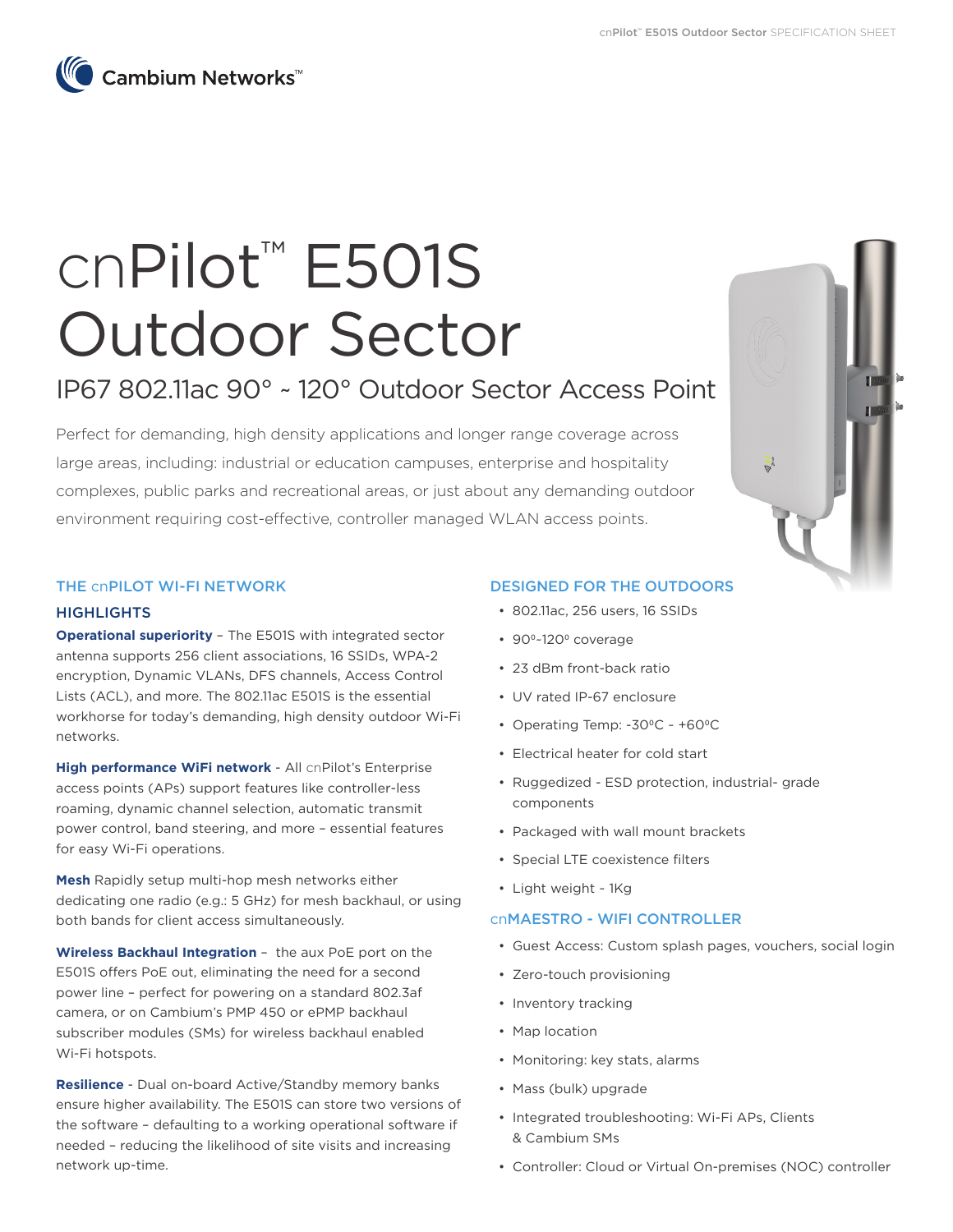#### OVER-THE-AIR

#### AirTime fairness

Client (Zap compatible) perf testing

Guest access limits

Client location API

per AP

VLAN pooling

Outdoors: Power CPEs from APs



# AP FEATURES

Multi-hop Mesh *autoPilot* controller Controller-less roaming autoRF dynamic

Tx power control cnCheckin guest access Location APIs

ি∙

∕≅

## USER TRAFFIC **OPTIONS**

Local breakout (LBO) External GW tunneling – L2TP, L2oGRE, PPoE

VLAN pooling and per VLAN per SSID tagging

# CONTROLLER: CLOUD OR ON-PREMISES (NOC)

NOC: Setup controller to tunnel user traffic Monitor, configure, upgrade all APs User access: Data with limits SMS notifications



# **SPECIFICATIONS**

| <b>ACCESS POINT SPECIFICATIONS</b> |                                                                                                                                                                  |  |  |
|------------------------------------|------------------------------------------------------------------------------------------------------------------------------------------------------------------|--|--|
| <b>Frequency Bands</b>             | 2.4 GHz: 2.4 - 2.4835 GHz<br>Channels 1 - 13 (ETSI/CE),<br>Channels $1 - 11$ (US)<br>5 GHz: 5.15 - 5.85 GHz                                                      |  |  |
| <b>SSID Security</b>               | WPA-2 (802.11i): WPA2-Enterprise (802.1x/EAP) & WPA2-Preshared-keys, Open                                                                                        |  |  |
| Max SSID                           | 16                                                                                                                                                               |  |  |
| <b>Max Concurrent Clients</b>      | 256                                                                                                                                                              |  |  |
| Max Range                          | Client: 213 m (700 Ft); Actual range will vary based on local RF conditions & client capability.<br>Mesh: 2.4 GHz: 3,000 m (9840 Ft.) 5 GHz: 1,500 m (4,900 Ft.) |  |  |
| Max Data Rates                     | 1.01 Gbps                                                                                                                                                        |  |  |
| <b>Ethernet Ports</b>              | Dual Gigabit Ethernet ports (2 x 10/100/1000Base-T)                                                                                                              |  |  |
| Antenna                            | Dual polarized. 2x2 MIMO. Integrated Sector antenna                                                                                                              |  |  |
| Antenna Gains                      | 10.5 dBi on 2.4GHz<br>13 dBi on 5GHz                                                                                                                             |  |  |
| Power Supply                       | 56V/30W Gigabit passive PoE injector                                                                                                                             |  |  |
| PoE Out                            | Aux port: capable of 802.3af Power out or Canopy power (for supported Cambium ePMP or PMP450 SMs)                                                                |  |  |
| <b>Transmit Power</b>              | 29dBm @ 2.4GHz<br>28dBm @ 5 GHz                                                                                                                                  |  |  |
| Power Consumed                     | Typical: 8W Max: 12.95W (no auxiliary device connected)                                                                                                          |  |  |
| Dimensions (CM)                    | 30 x 20.4 x 6.5 cm (without bracket)                                                                                                                             |  |  |
| Weight                             | Without bracket: 881 g (0.88 Kg); with Bracket: 1,063 g (1.06 Kg)                                                                                                |  |  |
| Operating Temperature              | $-30^{\circ}$ C ~ +60°C                                                                                                                                          |  |  |
| <b>Mounting Options</b>            | Pole mount bracket (included) or wall-mount (with included bracket or without)                                                                                   |  |  |
| LTE Co-Existence                   | Special filter for rejecting interference on 2.4 GHz from adjacent LTE bands 38, 40                                                                              |  |  |
| <b>Physical Security</b>           | Kensington Lock bracket                                                                                                                                          |  |  |
| <b>Visaul Status</b>               | Two (2) multi-color LEDs indicating Access Point & cnMaestro connectivity status                                                                                 |  |  |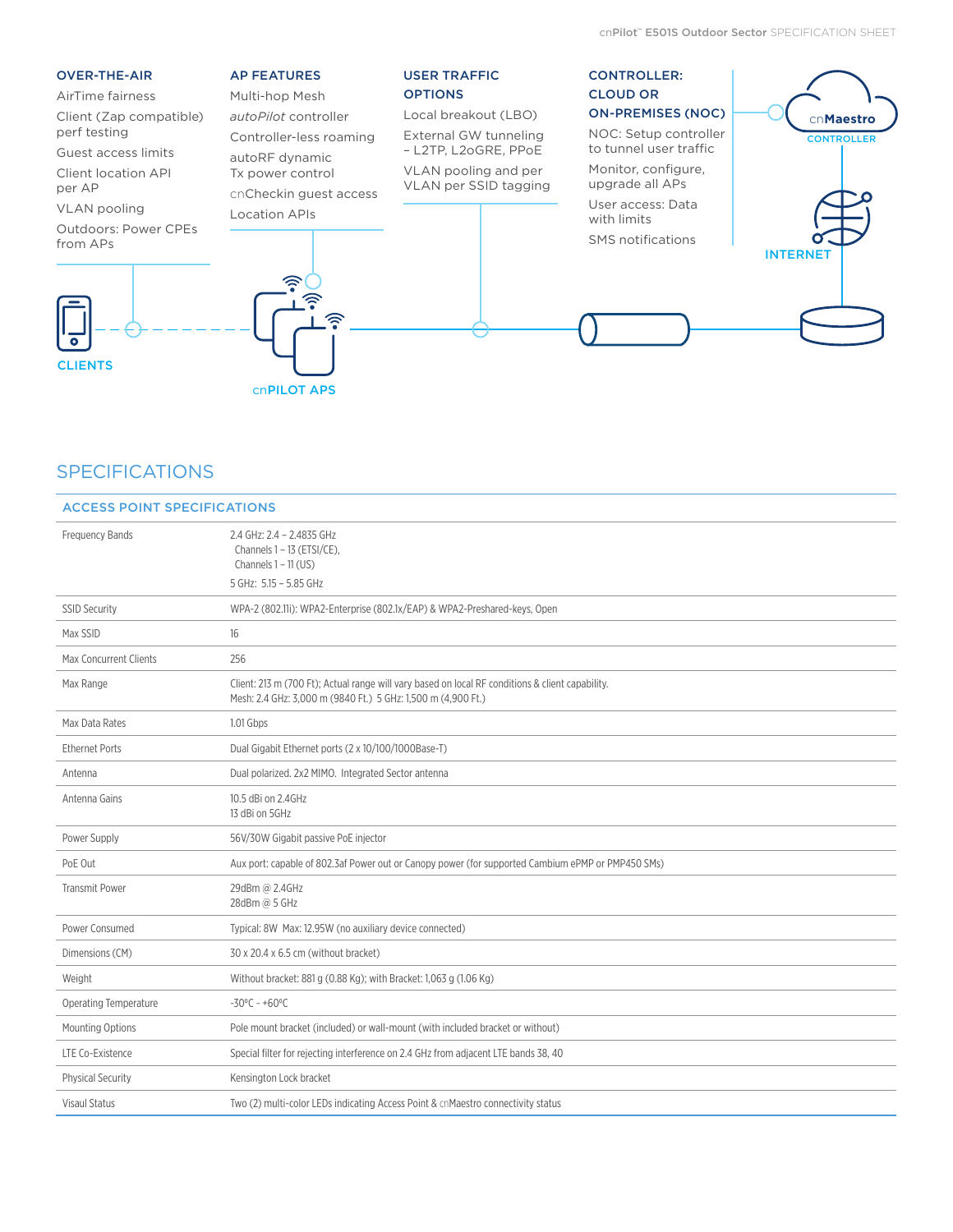# **SPECIFICATIONS**

# WI-FI FEATURES

| Controller modes                    | • Autonomous Controller-less operations (E.g.: roaming)<br>• Cloud Managed • On-premise virtualized controller                                                                                                                      | <b>ACS: Automatic</b><br><b>Channel Selection</b> | autoTune: Autonomous dynamic off-channel scans w/o<br>disconnecting clients. Periodic scans and scheduled scanning |  |
|-------------------------------------|-------------------------------------------------------------------------------------------------------------------------------------------------------------------------------------------------------------------------------------|---------------------------------------------------|--------------------------------------------------------------------------------------------------------------------|--|
| Secure WLAN                         | • WPA-TKIP, WPA2 AES, 802.1x<br>• 802.11w (Protected Management Frames)                                                                                                                                                             | Automatic Tx<br>Power Control                     | autoRF: Autonomous controller-less transmit power control                                                          |  |
| Hotspot 2.0/Passpoint               | Yes                                                                                                                                                                                                                                 | <b>NAT</b>                                        | Yes                                                                                                                |  |
| Captive Portal                      | • cnMaestro Controller<br>. Stand-alone AP based. Redirection to external RADIUS<br>• Server DNS logging                                                                                                                            | <b>DHCP Server</b>                                | Yes                                                                                                                |  |
|                                     |                                                                                                                                                                                                                                     | Firewall                                          | Yes. NAT logging                                                                                                   |  |
| Authentication                      | • RADIUS based 802.1x including EAP-SIM/AKA, EAP-PEAP,<br>EAP-TTLS, and EAP-TLS<br>• MAC authentication (local database or External RADIUS server)                                                                                  | ACL, DNS-ACL                                      | Yes. L2. L3 or DNS based access control                                                                            |  |
|                                     |                                                                                                                                                                                                                                     | <b>Band Steering</b>                              | Yes                                                                                                                |  |
| Accounting                          | Yes. Supports RADIUS based accounting to multiple AAAs                                                                                                                                                                              | <b>Band Balancing</b>                             |                                                                                                                    |  |
| Scheduled SSID                      | Turn SSID ON/OFF on a daily/weekly/time of day basis                                                                                                                                                                                | Airtime Fairness                                  | Yes                                                                                                                |  |
| <b>Guest Access</b>                 | Yes. With Active Directory Integration                                                                                                                                                                                              | Tunneling                                         | $\bullet$ PPP <sub>O</sub> E<br>• L2TP • L2oGRE                                                                    |  |
|                                     | • Vouchers • Rate limiting • Splash page creation on cnMaestro                                                                                                                                                                      | Tools                                             | • IP connectivity<br>• Wi-Fi analyzer<br>• Packet capture<br>• Sniffer<br>• Auto logging                           |  |
| <b>VLAN</b>                         | VLAN pooling, Dynamic VLAN assignment from RADIUS server.<br>VLAN per SSID per user                                                                                                                                                 |                                                   | · ZapD (Open source) compliant performance test tool                                                               |  |
| Data Limiting                       | Dynamic rate limiting of client traffic per SSID                                                                                                                                                                                    | Services                                          | NTP server config<br>cnPilot's dependent resource<br>Syslog servers<br>state awareness feature                     |  |
| Subscriber QoS                      | <b>WMM</b>                                                                                                                                                                                                                          |                                                   | SNMP traps support<br>(ADRES) turns SSID ON/OFF<br>DNS proxy<br>based on underlying resource                       |  |
| Client Isolation                    | Yes                                                                                                                                                                                                                                 |                                                   | connectivity state                                                                                                 |  |
| Controller-Less<br>Fast Roaming     | Yes. 802.11r, Opportunistic Key Caching supports Enhanced<br>roaming. Disconnect for sticky clients                                                                                                                                 | APIs                                              | Presence Location APIs                                                                                             |  |
| Airtime Fairness                    | Yes                                                                                                                                                                                                                                 | Certifications                                    | FCC, ETSI, CE<br>EN 60601-1-2 (Medical EMC)                                                                        |  |
| Meshing                             | Multi-hop meshing supported (3)                                                                                                                                                                                                     |                                                   | UL2043 Plenum rated                                                                                                |  |
|                                     | <b>CNMAESTRO WI-FI CONTROLLER</b>                                                                                                                                                                                                   |                                                   |                                                                                                                    |  |
| Common Framework                    | Single-pane-of-glass common manager for Cambium's cnPilot WiFi, ePMP and PMP wireless backhaul products                                                                                                                             |                                                   |                                                                                                                    |  |
| On-Boarding                         | Secure zero touch fast on-boarding                                                                                                                                                                                                  |                                                   |                                                                                                                    |  |
| Provisioning                        | Easy zero touch virtual network provisioning<br>Provision before install (pre-provision)                                                                                                                                            |                                                   |                                                                                                                    |  |
| Device Inventory                    | Inventory tracking                                                                                                                                                                                                                  |                                                   |                                                                                                                    |  |
| Troubleshooting                     | ezDetect: Advanced end to end troubleshooting of WiFi Access Point and Client devices on one single screen. Extends to Wireless backhaul (PTP), Wi-Fi Hotspot & Clients.<br>Includes Packet capture and Wireless Analyzer functions |                                                   |                                                                                                                    |  |
| <b>Intuitive Views</b>              | Map location<br><b>Hierarchical Dashboard views</b>                                                                                                                                                                                 |                                                   |                                                                                                                    |  |
| Client Insight                      | Client history with client manufacturer view                                                                                                                                                                                        |                                                   |                                                                                                                    |  |
| Monitoring & Alarms                 | Alarms and events management - Critical/Major/Minor<br>Key statistics graphs and sticky alarm summary display                                                                                                                       |                                                   |                                                                                                                    |  |
| Configuration                       | GUI based configuration or template based configuration options                                                                                                                                                                     |                                                   |                                                                                                                    |  |
| Software Upgrade                    | Bulk upgrade with ability to upgrade multiple WiFi APs                                                                                                                                                                              |                                                   |                                                                                                                    |  |
| Multiple Admins                     | Multiple admin provisioning per account                                                                                                                                                                                             |                                                   |                                                                                                                    |  |
| <b>Guest Portal</b><br>(ezCheck In) | Create free or paid guest sessions – Limit by Time, Rate and Bytes. Includes portal customization and built-in social login                                                                                                         |                                                   |                                                                                                                    |  |